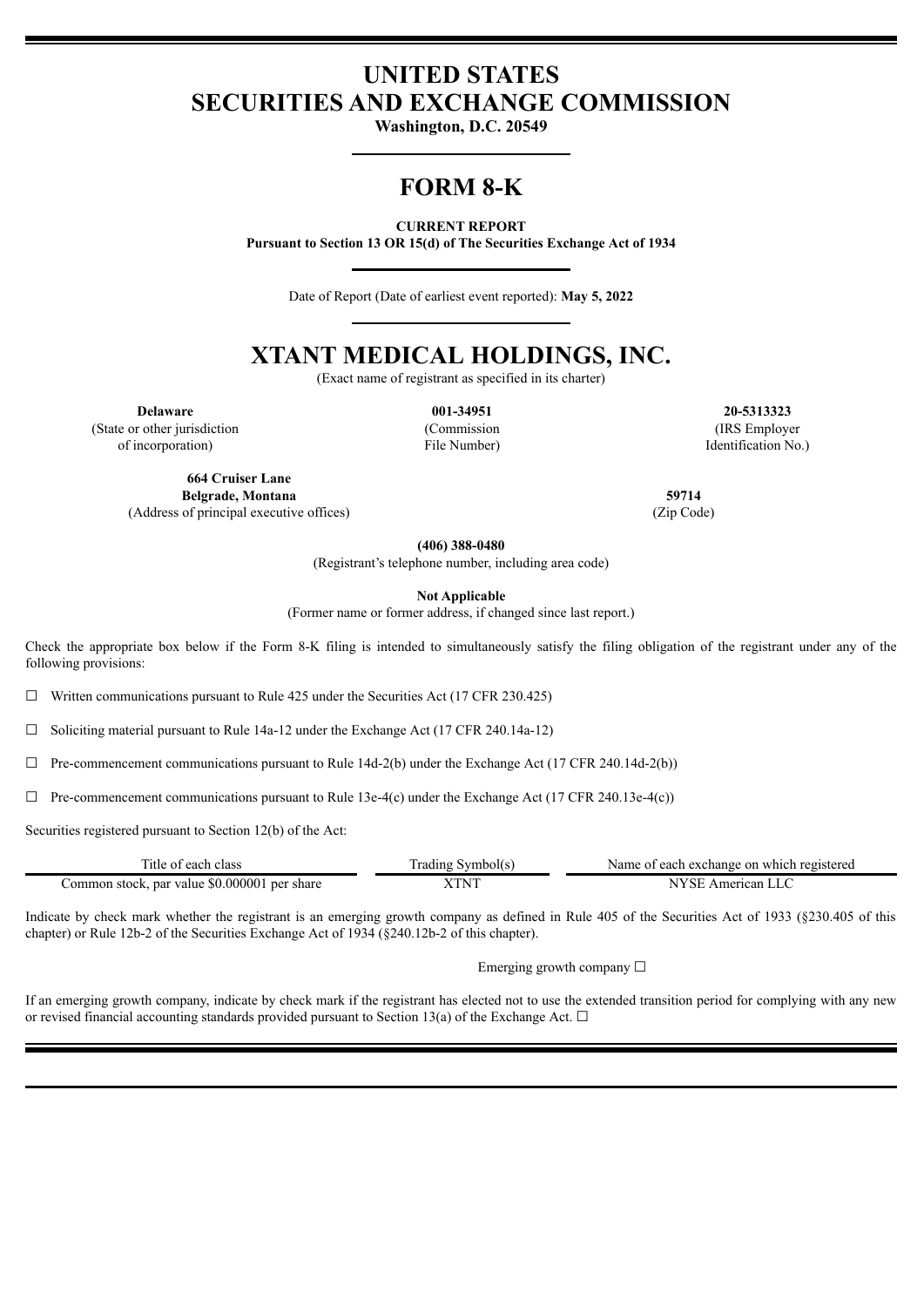#### **Item 2.02 Results of Operations and Financial Condition.**

On May 5, 2022, Xtant Medical Holdings, Inc. (the "Company") announced its financial results for the first quarter ended March 31, 2022. The full text of the press release issued in connection with the announcement is furnished as Exhibit 99.1 to this Current Report on Form 8-K.

The information in Item 2.02 of this report (including Exhibit 99.1) shall not be deemed "filed" for purposes of Section 18 of the Securities Exchange Act of 1934, as amended (the "Exchange Act"), or otherwise subject to the liabilities of that section, nor shall it be deemed incorporated by reference in any filing under the Securities Act of 1933, as amended, or the Exchange Act, except as expressly provided by specific reference in such a filing.

To supplement its consolidated financial statements prepared in accordance with United States generally accepted accounting principles ("GAAP"), the Company uses certain non-GAAP financial measures, such as non-GAAP adjusted EBITDA, which are included in the press release furnished as Exhibit 99.1 to this report. The Company's non-GAAP adjusted EBITDA is calculated by adding back to net loss the charges for other expense, depreciation and amortization expense, interest expense, and tax expense and further adjusted by adding back in or excluding, as appropriate, noncash compensation, separation related expenses, and legal settlement reserves.

The Company uses adjusted EBITDA and the other non-GAAP measures in making operating decisions because it believes these measures provide meaningful supplemental information regarding its core operational performance. Additionally, these measures give the Company a better understanding of how it should invest in sales and marketing and research and development activities and how it should allocate resources to both ongoing and prospective business initiatives. The Company also uses these measures to help make budgeting and spending decisions, for example, among sales and marketing expenses, general and administrative expenses, and research and development expenses. Additionally, the Company believes its use of non-GAAP adjusted EBITDA and other non-GAAP measures facilitates management's internal comparisons to historical operating results by factoring out potential differences caused by charges not related to its regular, ongoing business, including, without limitation, non-cash charges and certain large and unpredictable charges.

As described above, the Company excludes the following items from its non-GAAP financial measures for the following reasons:

*Non-cash compensation*. The Company excludes non-cash compensation, which is a non-cash charge related to equity awards granted by the Company. Although non-cash compensation is a recurring charge to the Company's operations, management has excluded it because it relies on valuations based on future events, such as the market price of the Company's common stock, that are difficult to predict and are affected by market factors that are largely not within the control of the Company. Thus, management believes that excluding non-cash compensation facilitates comparisons of the Company's operational performance in different periods, as well as with similarly determined non-GAAP financial measures of comparable companies.

*Separation related expenses*. The Company excludes separation related expenses from non-GAAP adjusted EBITDA primarily because such expenses are not reflective of the Company's ongoing operating results and are not used by management to assess the core profitability of the Company's business operations. The Company further believes that excluding this item from its non-GAAP results is useful to investors in that it allows for periodover-period comparability.

*Legal settlement reserves*. The Company excludes legal settlement reserves from non-GAAP adjusted EBITDA primarily because such reserves are not reflective of the Company's ongoing operating results and are not used by management to assess the core profitability of the Company's business operations. The Company further believes that excluding this item from its non-GAAP results is useful to investors in that it allows for period-over-period comparability.

Non-GAAP adjusted EBITDA is reconciled to net loss, the most directly comparable GAAP measure, in the press release.

Non-GAAP financial measures are not in accordance with, or an alternative for, GAAP measures and may be different from non-GAAP financial measures used by other companies. In addition, non-GAAP financial measures are not based on any comprehensive or standard set of accounting rules or principles. Accordingly, the calculation of the Company's non-GAAP financial measures may differ from the definitions of other companies using the same or similar names, limiting, to some extent, the usefulness of such measures for comparison purposes. Non-GAAP financial measures have limitations in that they do not reflect all of the amounts associated with the Company's financial results as determined in accordance with GAAP. Non-GAAP financial measures should only be used to evaluate the Company's financial results in conjunction with the corresponding GAAP measures. Accordingly, the Company qualifies its use of non-GAAP financial information in a statement when non-GAAP financial information is presented.

#### **Item 9.01 Financial Statements and Exhibits.**

*(d) Exhibits.*

| <b>Exhibit No.</b> | <b>Description</b>                                                                                                                 |
|--------------------|------------------------------------------------------------------------------------------------------------------------------------|
| 99.1               | Press Release of Xtant Medical Holdings, Inc. dated May 5, 2022 entitled "Xtant Medical Announces First Quarter Financial Results" |
|                    | (furnished herewith)                                                                                                               |
| 104                | Cover Page Interactive Data File (embedded within the Inline XBRL document)                                                        |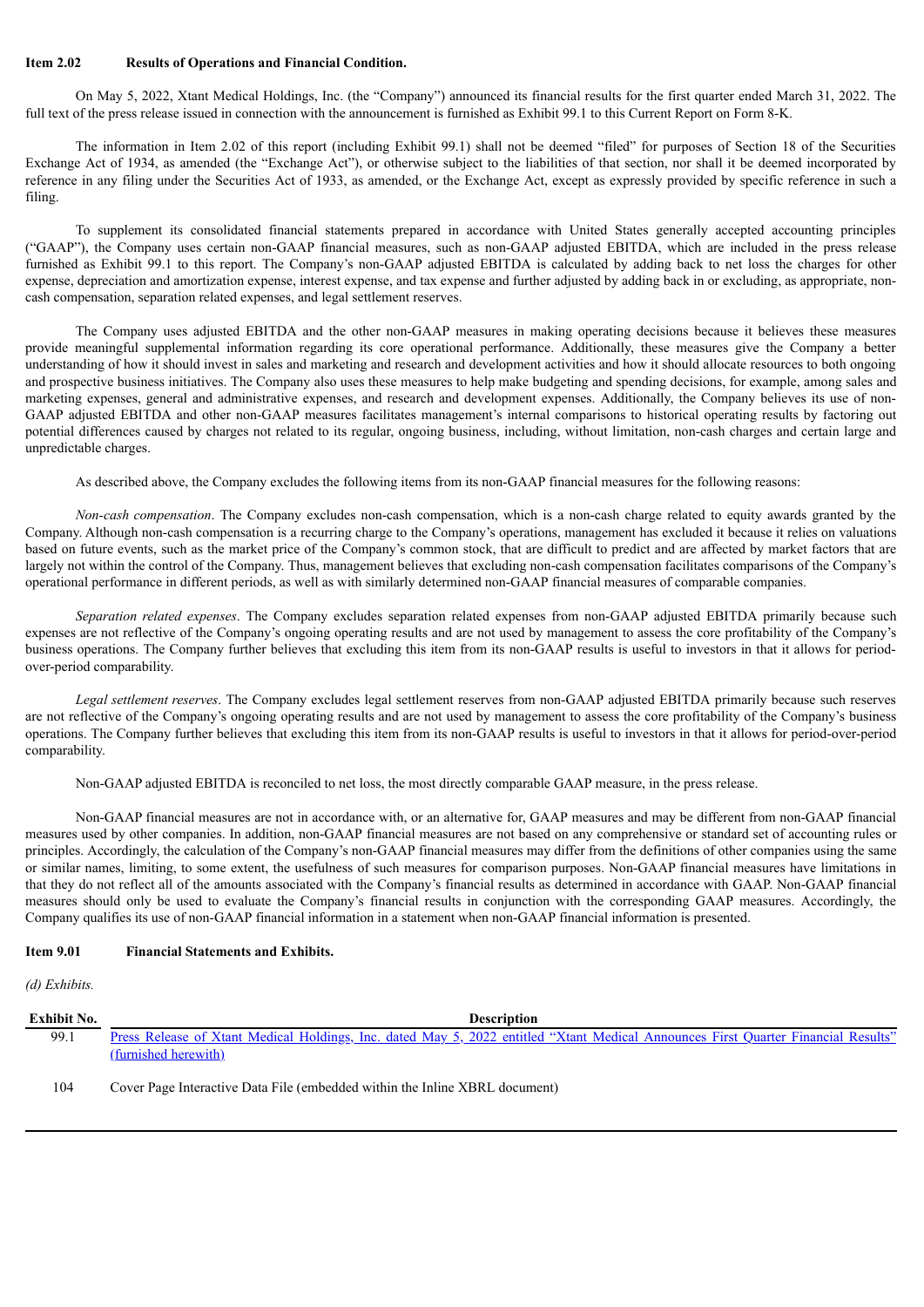### **SIGNATURE**

Pursuant to the requirements of the Securities Exchange Act of 1934, the registrant has duly caused this report to be signed on its behalf by the undersigned hereunto duly authorized.

## **XTANT MEDICAL HOLDINGS, INC.**

By: */s/ Scott Neils*

Scott Neils *Interim Chief Financial Of icer*

Date: May 5, 2022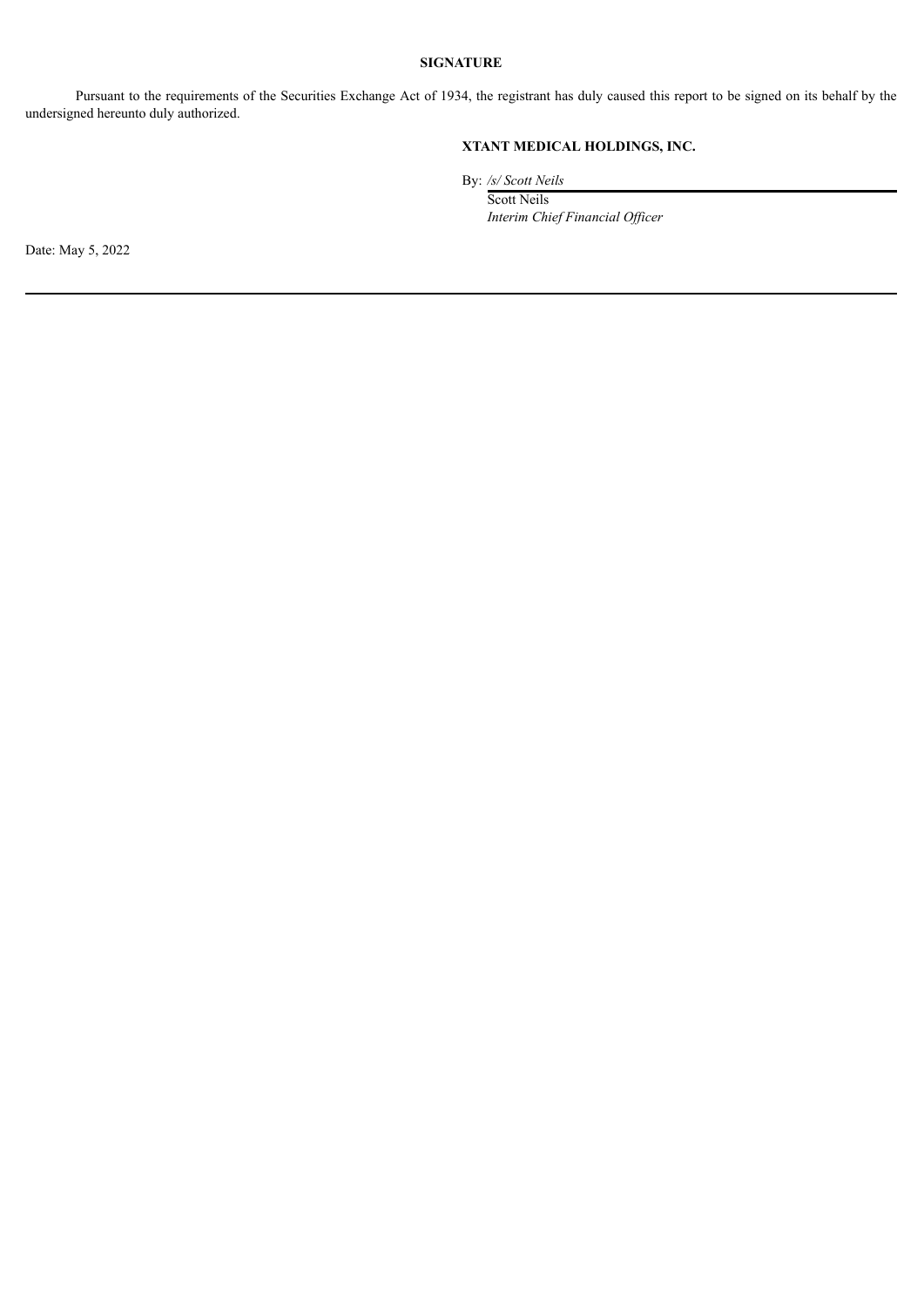<span id="page-3-0"></span>

#### **Xtant Medical Announces First Quarter 2022 Financial Results**

BELGRADE, MT, May 5, 2022 – Xtant Medical Holdings, Inc. (NYSE American: XTNT), a global medical technology company focused on surgical solutions for the treatment of spinal disorders, today reported financial and operating results for the first quarter ended March 31, 2022.

"By building momentum in our business, underscored by first quarter revenue growth and the progress of our key strategic growth pillars, we are pleased with the promising start to 2022," said Sean Browne, President & CEO of Xtant Medical. "First quarter revenue increased by 3% and we achieved an impressive 13% year-over-year growth in our biologics business. Our top-line was driven by our 2021 initiatives, including multiple successful product launches, expansion of our distribution network and entry into adjacent markets. With our strategic plan firmly in place and guided by our mission, we look forward to continue bringing our leading spine brand to patients in need."

#### **First Quarter 2022 Financial Results**

First quarter 2022 revenue was \$13.0 million, compared to \$12.5 million for the same period in 2021. The increase in revenue is attributed primarily to introductions of new products and greater private label and original equipment manufacturer (OEM) orthobiologics sales.

Gross margin for the first quarter of 2022 was 58.3%, compared to 64.5% for the same period in 2021. The decrease was primarily attributable to the sellthrough of product subject to higher production costs, a shift in product sales mix with a proportional increase in private label and OEM channel sales and greater inventory reserve expense.

Operating expenses for the first quarter of 2022 totaled \$9.4 million, compared to \$8.1 million for the first quarter of 2021. The increase was primarily due to increased expense related to licenses and fees, additional bad debt expense, costs related to the enterprise resource planning system upgrades, additional sales commissions and greater salaries and wage expenses.

First quarter 2022 net loss totaled \$2.2 million, or \$0.03 per share, compared to the first quarter 2021 net loss of \$29,000, or \$0.00 per share.

Non-GAAP Adjusted EBITDA for the first quarter of 2022 totaled a loss of \$0.9 million, compared to Non-GAAP Adjusted EBITDA of \$0.8 million for the same period in 2021. The Company defines Adjusted EBITDA as net income/loss from operations before depreciation, amortization and interest expense and provision for income taxes, and as further adjusted to add back in or exclude, as applicable, non-cash compensation, separation related expenses and legal settlement reserves. A calculation and reconciliation of Adjusted EBITDA to net loss can be found in the attached financial tables.

#### **Conference Call**

Xtant Medical will host a webcast and conference call to discuss the first quarter 2022 financial results on Thursday, May 5, 2022 at 9:00 AM ET. To access the webcast, Click Here. To access the conference call, dial 877-407-6184 within the U.S. or 201-389-0877 outside the U.S. A replay of the call will be available at www.xtantmedical.com, under "Investor Info."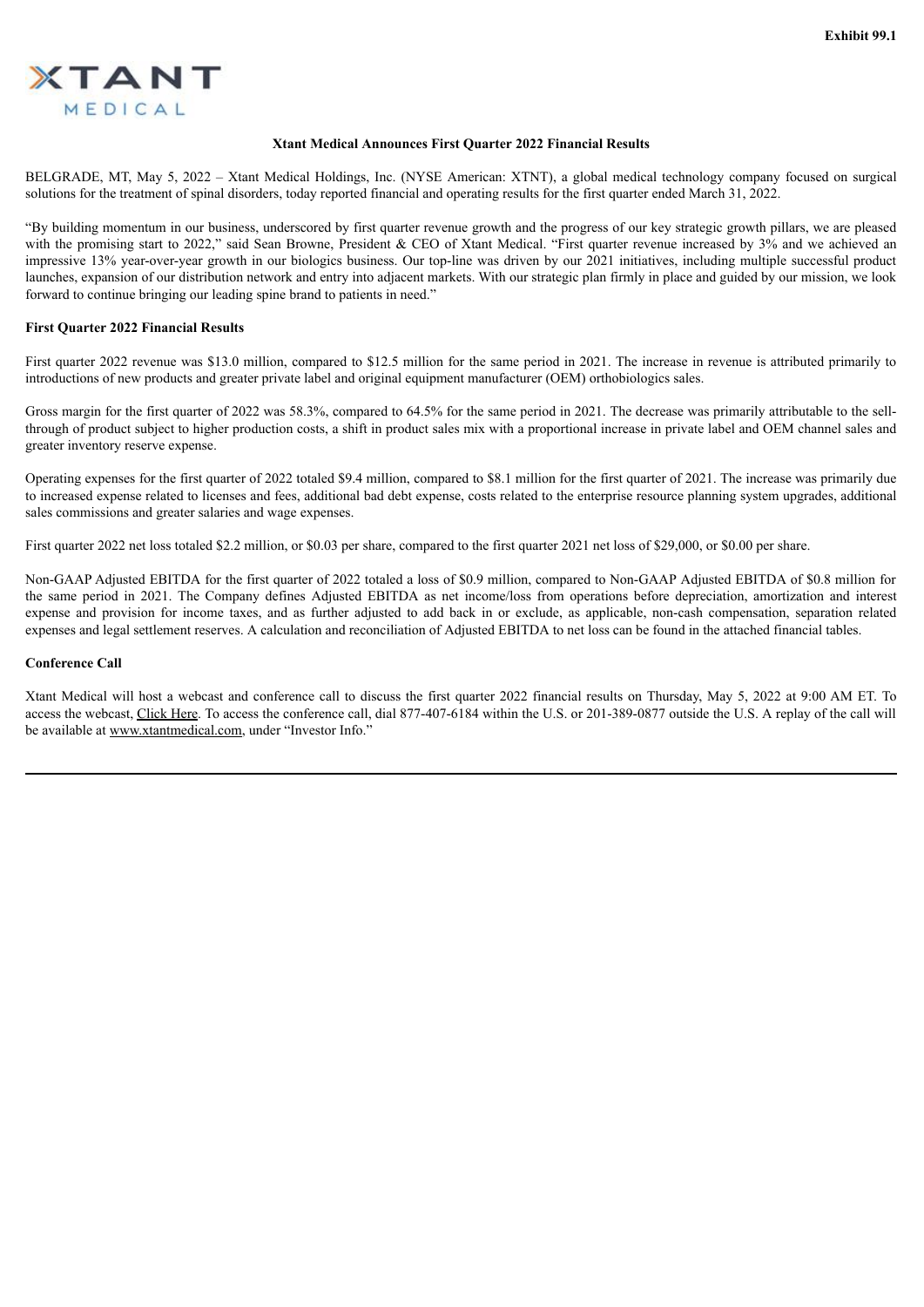#### **About Xtant Medical Holdings, Inc.**

Xtant Medical Holdings, Inc. (www.xtantmedical.com) is a global medical technology company focused on the design, development, and commercialization of a comprehensive portfolio of orthobiologics and spinal implant systems to facilitate spinal fusion in complex spine, deformity and degenerative procedures. Xtant people are dedicated and talented, operating with the highest integrity to serve our customers.

The symbols ™ and ® denote trademarks and registered trademarks of Xtant Medical Holdings, Inc. or its affiliates, registered as indicated in the United States, and in other countries. All other trademarks and trade names referred to in this release are the property of their respective owners.

#### **Non-GAAP Financial Measures**

To supplement the Company's consolidated financial statements prepared in accordance with U.S. generally accepted accounting principles (GAAP), the Company uses certain non-GAAP financial measures in this release, including Adjusted EBITDA. Reconciliations of the non-GAAP financial measures used in this release to the most comparable GAAP measures for the respective periods can be found in tables later in this release. The Company's management believes that the presentation of these measures provides useful information to investors. These measures may assist investors in evaluating the Company's operations, period over period. Management uses the non-GAAP measures in this release internally for evaluation of the performance of the business, including the allocation of resources. Investors should consider non-GAAP financial measures only as a supplement to, not as a substitute for or as superior to, measures of financial performance prepared in accordance with GAAP.

#### **Cautionary Statement Regarding Forward-Looking Statements**

This press release contains forward-looking statements within the meaning of the Private Securities Litigation Reform Act of 1995. Forward-looking statements include statements that are predictive in nature, that depend upon or refer to future events or conditions, or that include words such as "intends," ''expects,'' ''anticipates,'' ''plans,'' ''believes,'' ''estimates,'' "continue," "future," ''will,'' "potential," "going forward," similar expressions or the negative thereof, and the use of future dates. Forward-looking statements in this release include the Company's continued investment in and the future success of its key growth initiatives and their impact on the Company's future growth strategy, operating results and financial performance. The Company cautions that its forward-looking statements by their nature involve risks and uncertainties, and actual results may differ materially depending on a variety of important factors, including, among others: the Company's future operating results and financial performance; the ability to increase or maintain revenue; possible future impairment charges to long-lived assets and goodwill and write-downs of excess inventory if revenues continue to decrease; the ability to remain competitive; the ability to innovate, develop and introduce new products; the ability to engage and retain new and existing independent distributors and agents and qualified personnel and the Company's dependence on key independent agents for a significant portion of its revenue; the effect of the COVID-19 pandemic and hospital staffing shortages on the Company's business, operating results and financial condition, especially when they affect key markets; the Company's ability to implement successfully its future growth initiatives and risks associated therewith; the effect of product sales mix changes on the Company's financial results; government and third-party coverage and reimbursement for Company products; the ability to obtain and maintain regulatory approvals and comply with government regulations; the effect of product liability claims and other litigation to which the Company may be subject; the effect of product recalls and defects; the ability to obtain and protect Company intellectual property and proprietary rights and operate without infringing the rights of others; the ability to service Company debt, comply with its debt covenants and access additional indebtedness; the ability to obtain additional financing on favorable terms or at all; and other factors. Additional risk factors are contained in the Company's Annual Report on Form 10-K for the year ended December 31, 2021 filed with the Securities and Exchange Commission (SEC) on March 8, 2022 and subsequent SEC filings by the Company, including without limitation its most recent Quarterly Report on Form 10-Q for the quarter ended March 31, 2022 anticipated to be filed with the SEC. Investors are encouraged to read the Company's filings with the SEC, available at www.sec.gov, for a discussion of these and other risks and uncertainties. The Company undertakes no obligation to release publicly any revisions to any forward-looking statements to reflect events or circumstances after the date hereof or to reflect the occurrence of unanticipated events, except as required by law. All forward-looking statements attributable to the Company or persons acting on its behalf are expressly qualified in their entirety by this cautionary statement.

#### **Investor Relations Contact**

David Carey Lazar FINN Ph: 212-867-1762 Email: david.carey@finnpartners.com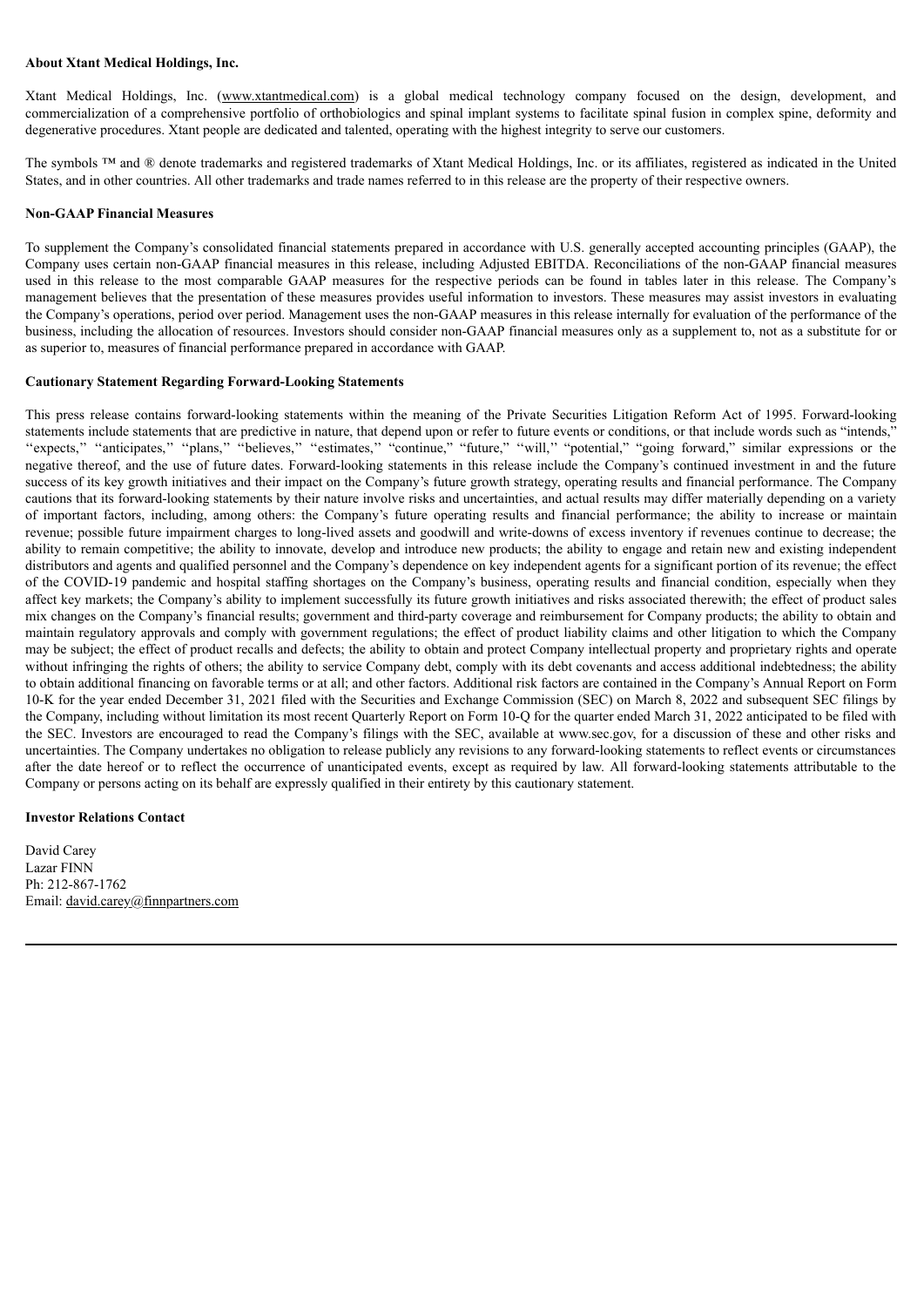#### **XTANT MEDICAL HOLDINGS, INC. CONDENSED CONSOLIDATED BALANCE SHEETS**

(In thousands, except number of shares and par value)

|                                                                                        |                         | March 31, 2022<br>(Unaudited) |             | December 31, 2021 |  |
|----------------------------------------------------------------------------------------|-------------------------|-------------------------------|-------------|-------------------|--|
| <b>ASSETS</b>                                                                          |                         |                               |             |                   |  |
| <b>Current Assets:</b>                                                                 |                         |                               |             |                   |  |
| Cash and cash equivalents                                                              | \$                      | 16,971                        | $\mathbf S$ | 18,387            |  |
| Trade accounts receivable, net of allowance for credit losses and doubtful accounts of |                         |                               |             |                   |  |
| \$554 and \$653, respectively                                                          |                         | 7,545                         |             | 7,154             |  |
| Inventories                                                                            |                         | 17,300                        |             | 17,945            |  |
| Prepaid and other current assets                                                       |                         | 944                           |             | 844               |  |
| Total current assets                                                                   |                         | 42,760                        |             | 44,330            |  |
| Property and equipment, net                                                            |                         | 5,409                         |             | 5,212             |  |
| Right-of-use asset, net                                                                |                         | 1,146                         |             | 1,258             |  |
| Goodwill                                                                               |                         | 3,205                         |             | 3,205             |  |
| Intangible assets, net                                                                 |                         | 386                           |             | 400               |  |
| Other assets                                                                           |                         | 264                           |             | 287               |  |
| <b>Total Assets</b>                                                                    | \$                      | 53,170                        | \$          | 54,692            |  |
| LIABILITIES & STOCKHOLDERS' EQUITY                                                     |                         |                               |             |                   |  |
| <b>Current Liabilities:</b>                                                            |                         |                               |             |                   |  |
| Accounts payable                                                                       | $\overline{\mathbb{S}}$ | 2,774                         | $\mathbb S$ | 2,615             |  |
| <b>Accrued liabilities</b>                                                             |                         | 4,345                         |             | 4,349             |  |
| Current portion of lease liability                                                     |                         | 471                           |             | 462               |  |
| Current portion of finance lease obligations                                           |                         | 31                            |             | 31                |  |
| Line of credit                                                                         |                         | 3,607                         |             | 3,620             |  |
| Total current liabilities                                                              |                         | 11,228                        |             | 11,077            |  |
| Long-term Liabilities:                                                                 |                         |                               |             |                   |  |
| Lease liability, less current portion                                                  |                         | 720                           |             | 842               |  |
| Finance lease obligation, less current portion                                         |                         | 95                            |             | 103               |  |
| Long-term debt, plus premium and less issuance cost                                    |                         | 11,844                        |             | 11,787            |  |
| <b>Total Liabilities</b>                                                               |                         | 23,887                        |             | 23,809            |  |
| Stockholders' Equity                                                                   |                         |                               |             |                   |  |
| Preferred stock                                                                        |                         | $\overline{\phantom{a}}$      |             |                   |  |
| Common stock                                                                           |                         |                               |             |                   |  |
| Additional paid-in capital                                                             |                         | 266,681                       |             | 266,068           |  |
| Accumulated deficit                                                                    |                         | (237, 398)                    |             | (235, 185)        |  |
| Total Stockholders' Equity                                                             |                         | 29,283                        |             | 30,883            |  |
| Total Liabilities & Stockholders' Equity                                               | S                       | 53,170                        | \$          | 54,692            |  |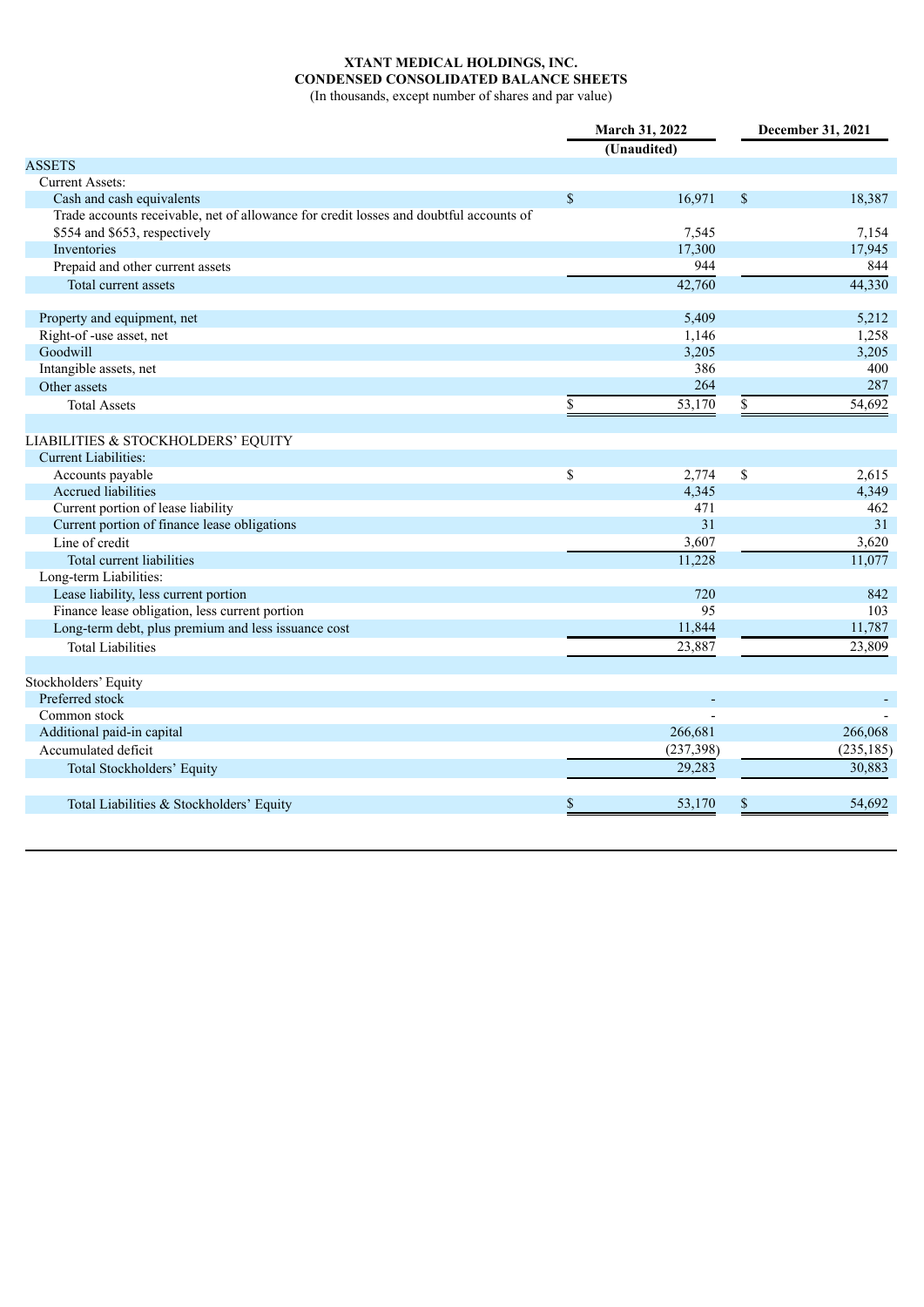## **XTANT MEDICAL HOLDINGS, INC. CONDENSED CONSOLIDATED STATEMENTS OF OPERATIONS**

(Unaudited, in thousands, except number of shares and per share amounts)

|                                                            |                 | <b>Three Months Ended March 31,</b> |                          |            |
|------------------------------------------------------------|-----------------|-------------------------------------|--------------------------|------------|
|                                                            |                 | 2022                                |                          | 2021       |
| Revenue                                                    |                 |                                     |                          |            |
| Orthopedic product sales                                   | \$              | 12,950                              | \$                       | 12,509     |
| Other revenue                                              |                 | 9                                   |                          | 33         |
| Total revenue                                              |                 | 12,959                              |                          | 12,542     |
| Cost of sales                                              |                 | 5,399                               |                          | 4,451      |
| Gross profit                                               |                 | 7,560                               |                          | 8,091      |
| Gross profit %                                             |                 | 58.3%                               |                          | 64.5%      |
| Operating expenses                                         |                 |                                     |                          |            |
| General and administrative                                 |                 | 3,969                               |                          | 3,027      |
| Sales and marketing                                        |                 | 5,209                               |                          | 4,855      |
| Research and development                                   |                 | 213                                 |                          | 214        |
|                                                            |                 | 9,391                               |                          | 8,096      |
| Loss from operations                                       |                 | (1, 831)                            |                          | (5)        |
| Other income                                               |                 |                                     |                          |            |
| Interest expense                                           |                 | (359)                               |                          | (1)        |
| <b>Total Other Expense</b>                                 |                 | (359)                               |                          | (1)        |
| Net Loss from Operations Before Provision for Income Taxes |                 | (2,190)                             |                          | (6)        |
| Provision for income taxes                                 |                 |                                     |                          |            |
| Current and deferred                                       |                 | (23)                                |                          | (23)       |
| Net Loss                                                   | \$              | (2,213)                             | \$                       | (29)       |
| Net loss per share:                                        |                 |                                     |                          |            |
| <b>Basic</b>                                               | $\$$            | (0.03)                              | $\mathbb S$              | (0.00)     |
| Dilutive                                                   | $\overline{\$}$ | (0.03)                              | $\overline{\mathcal{S}}$ | (0.00)     |
| Shares used in the computation:                            |                 |                                     |                          |            |
| <b>Basic</b>                                               |                 | 87, 191, 341                        |                          | 81,248,875 |
| Dilutive                                                   |                 | 87,191,341                          |                          | 81,248,875 |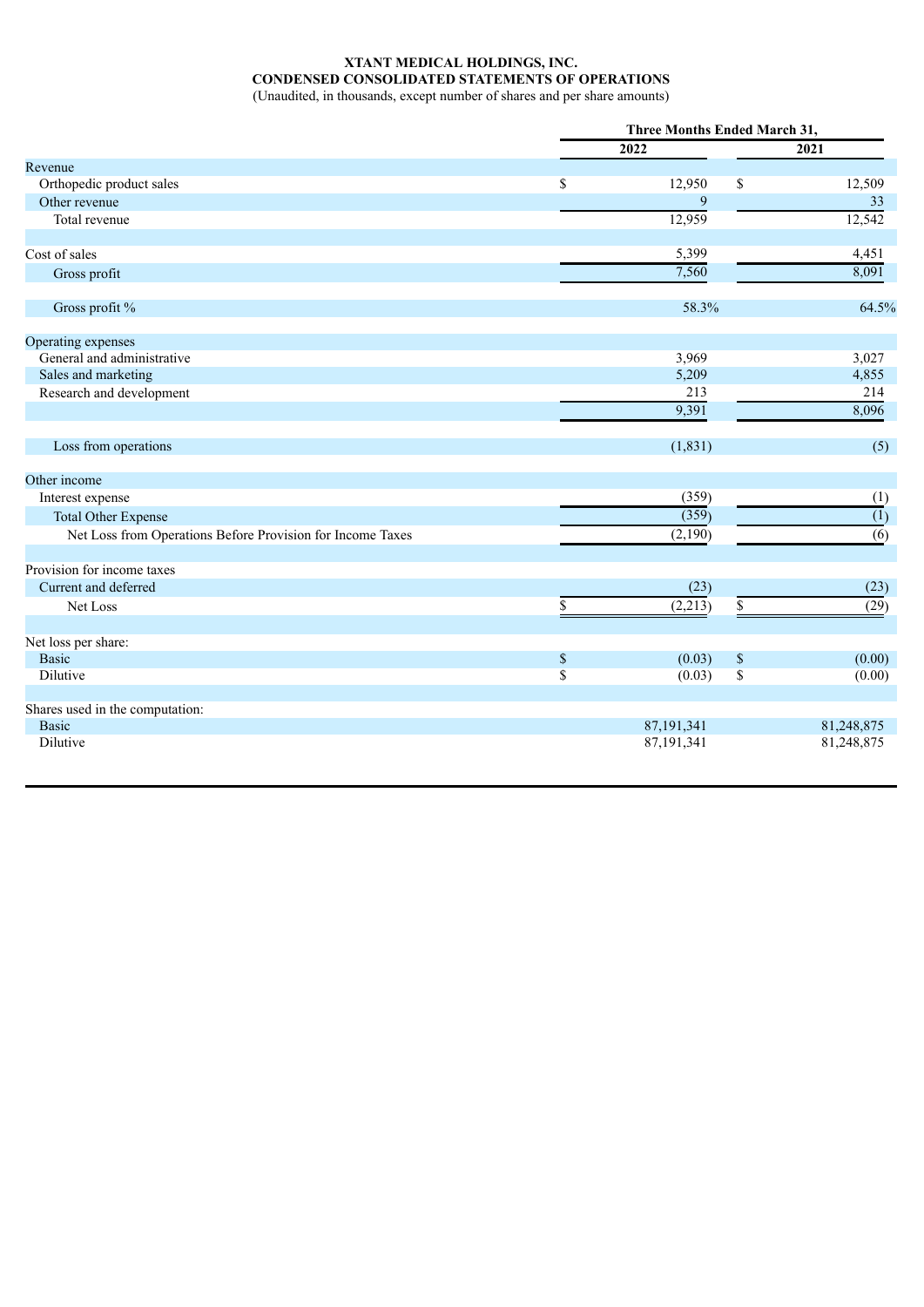## **XTANT MEDICAL HOLDINGS, INC. CONDENSED CONSOLIDATED STATEMENTS OF CASH FLOWS**

(Unaudited, in thousands)

|                                                                             | <b>Three Months Ended March 31,</b> |           |    |          |
|-----------------------------------------------------------------------------|-------------------------------------|-----------|----|----------|
|                                                                             |                                     | 2022      |    | 2021     |
| Operating activities:                                                       |                                     |           |    |          |
| Net loss                                                                    | \$                                  | (2,213)   | \$ | (29)     |
| Adjustments to reconcile net loss to net cash used in operating activities: |                                     |           |    |          |
| Depreciation and amortization                                               |                                     | 281       |    | 375      |
| Gain on disposal of fixed assets                                            |                                     | (73)      |    | (32)     |
| Non-cash interest                                                           |                                     | 58        |    |          |
| Non-cash rent                                                               |                                     |           |    | 3        |
| Stock-based compensation                                                    |                                     | 613       |    | 456      |
| Provision for reserve on accounts receivable                                |                                     | 191       |    | (63)     |
| Provision for excess and obsolete inventory                                 |                                     | 318       |    | 150      |
| Changes in operating assets and liabilities:                                |                                     |           |    |          |
| Accounts receivable                                                         |                                     | (582)     |    | (83)     |
| <b>Inventories</b>                                                          |                                     | 327       |    | (383)    |
| Prepaid and other assets                                                    |                                     | (78)      |    | (349)    |
| Accounts payable                                                            |                                     | 159       |    | (459)    |
| <b>Accrued liabilities</b>                                                  |                                     | (5)       |    | (893)    |
| Net cash used in operating activities                                       |                                     | (1,004)   |    | (1, 307) |
| Investing activities:                                                       |                                     |           |    |          |
| Purchases of property and equipment                                         |                                     | (484)     |    | (542)    |
| Proceeds from sale of fixed assets                                          |                                     | 93        |    | 59       |
| Net cash used in investing activities                                       |                                     | (391)     |    | (483)    |
| Financing activities:                                                       |                                     |           |    |          |
| Payments on financing leases                                                |                                     | (8)       |    | (25)     |
| Payments on long-term debt                                                  |                                     |           |    | (308)    |
| Borrowings on line of credit                                                |                                     | 12,316    |    |          |
| Repayments on line of credit                                                |                                     | (12, 329) |    |          |
| Proceeds from private place, net of cash issuance costs                     |                                     |           |    | 18,425   |
| Net cash (used in) provided by financing activities                         |                                     | (21)      |    | 18,092   |
|                                                                             |                                     |           |    |          |
| Net change in cash and cash equivalents                                     |                                     | (1,416)   |    | 16,302   |
| Cash and cash equivalents at beginning of period                            |                                     | 18,387    |    | 2,341    |
| Cash and cash equivalents at end of period                                  | \$                                  | 16,971    |    | 18,643   |